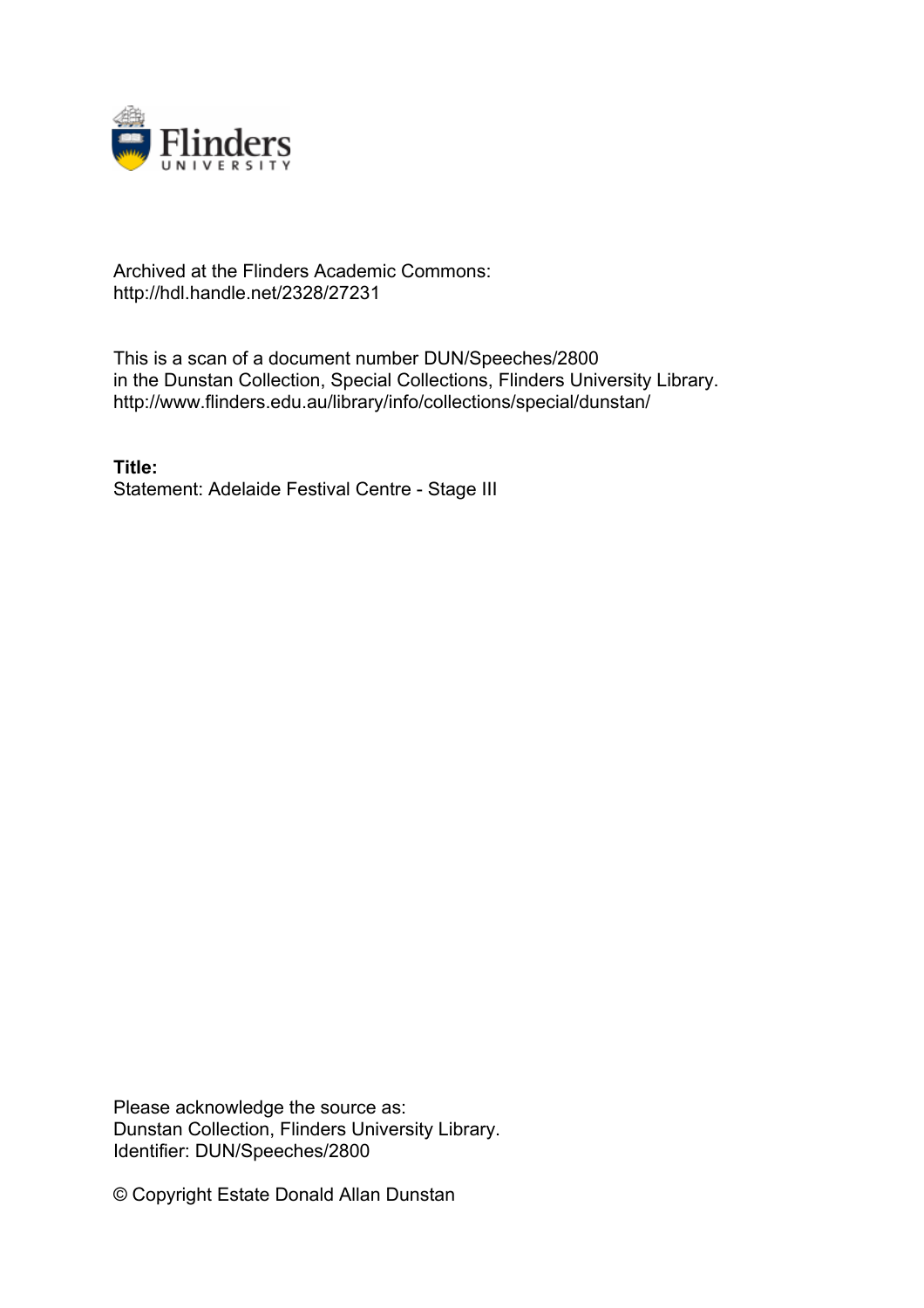

**AENT** from the Premier

Date...April...1.8. ,...1.9.7.5............ Embargo

State Administration Centre, Victoria Square, Adelaide, South Australia 5001 228 4811

*O? 800* 

### ADELAIDE FESTIVAL CENTRE - STAGE III

Underground car parking; additional office and general purpose space, fountains and a major environmental sculpture are the main features of the third and final stage of the Adelaide Festival Centre.

Announcing this today, the Premier, Mr. Dunstan, said that a \$4,350,000 contract had been let to Dillingham Constructions Pty. Ltd. for completion of the §17m centre. Mr. Dunstan said that the site for Stage III, which was behind Parliament House, had been an eyesore for some time..

He said that some people called it the "Parliamentary Bomb-site".

"When Stage III is completed and linked to the whole Festival Complex, the area will be one of Australia's best designed innercity environments."

 $Mr.$  Dunstan said that the contract for the completion of the Festival Centre Project included:

- extension of the present plaza up to the base of the northern facade of Parliament House creating an additional three-quarters of a hectare of open plaza (approximately two acres)
- construction of a two level underground car park accommodating 304 vehicles
- erection of 1,060 square metres (11,400 square feet) of office and general purpose space to be used by the Festival Centre Trust, the Adelaide Festival of Arts, other arts bodies, and such facilities as a child-minding service for the Centre's patrons. . . . /2

Dunstan Collection, Special Collections, Flinders University Library.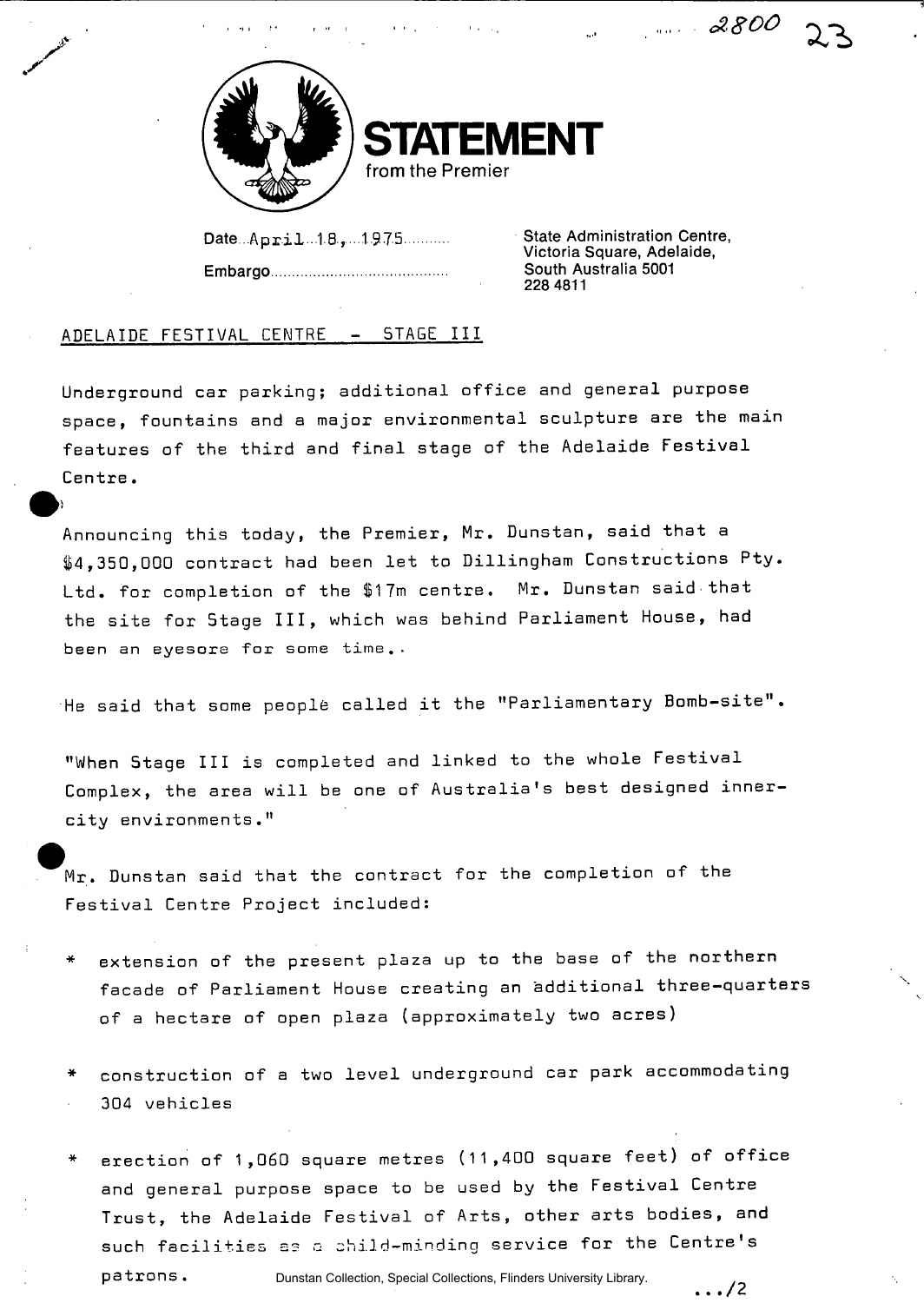Mr. Dunstan said that the plaza extensions included sculpture design work by the internationally acclaimed West German sculptor and artist, Herbert Hajek.

"His work will make the surface of the "Southern Plaza" one of the most exciting outdoor art projects in the world and Australia's largest public work of art."

Mr. Dunstan said that the five buildings surrounding the area emphasised and underlined its importance.

They were the House of Parliament, The Playhouse, The Festival Theatre, The Old Legislative Council Chamber Building and The Railways Building.

"Each of these in their own distinctive way adds scale and balance to the total area, and when the Old Legislative Council Chamber Building is restored as a Parliamentary Museum, the total group will blend excellently."

At a Press Conference at the Festival Centre today, Mr. Dunstan unveiled a scale model of the sculpture and released montage photographs of how the completed plaza will look.

He said that the Hajek sculpture will incorporate several areas of concrete buttresses rising from the ground (the artist calls |them "artificial gardens") together with a large fountain element topped by an 11 metre (35 foot) "City Sign" and flanked by two 5 metre (16 foot) sculptures.

These will be tied together with pathways and intricate ground patterns in vivid primary colours. He said that Mr. Hajek's design included two additional City 5igns to be erected subsequently in areas adjacent to the Centre.

The Premier said that Mr. Hajek had visited Adelaide as the guest of The Festival Centre in mid-1973 to work with the architects, Hassell and Partners of Adelaide, on the upper plaza design.

. . ./3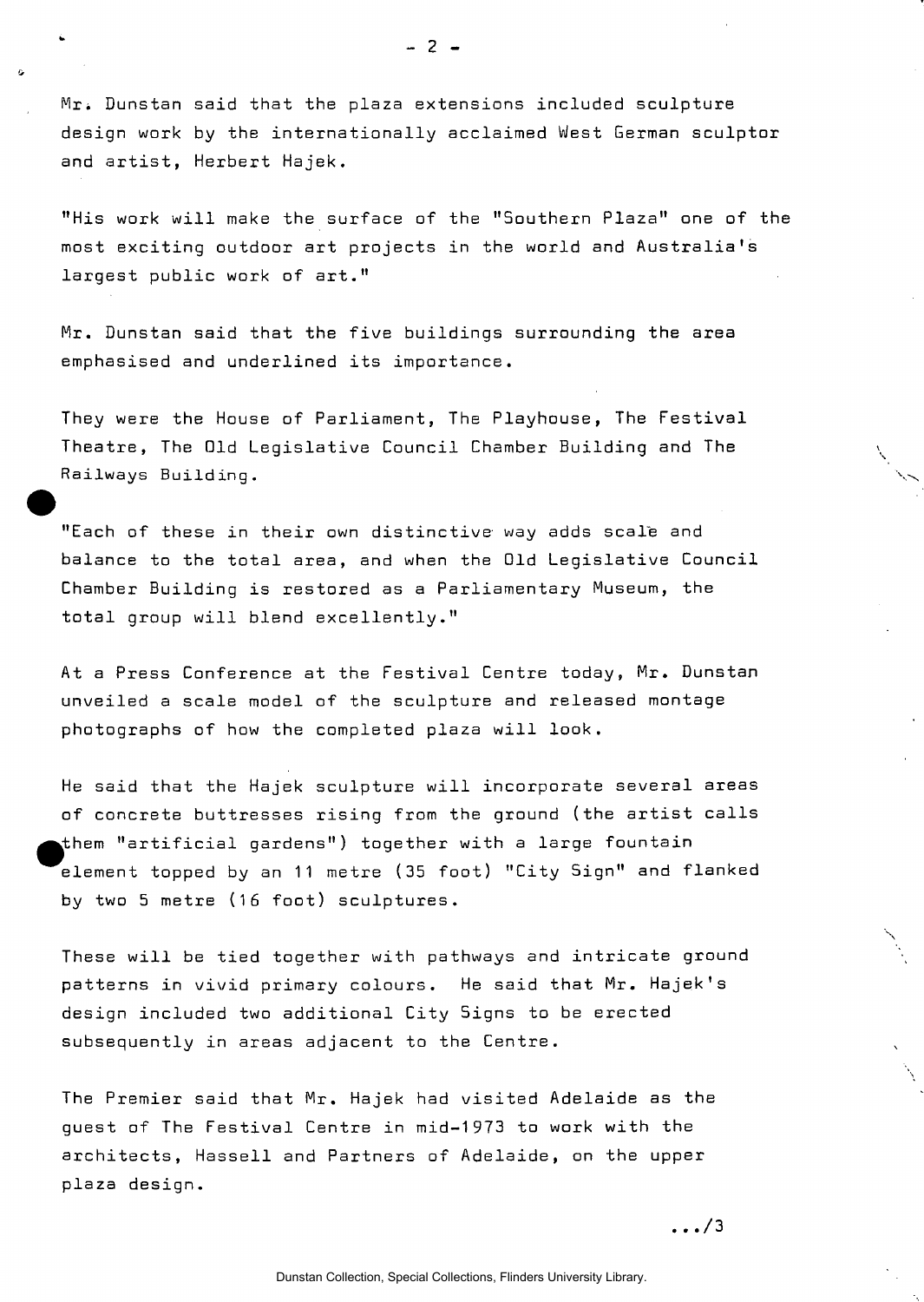"The Centre wanted an environmental work of art which would capture the imagination of Adelaide's citizens and give added pleasure to the thousands of tourists who visit the Centre each week", Mr. Dunstan said.

"It was always anticipated that the plaza areas of the Centre would become a community place on the edge of the city which the public could use for relaxation and recreation", he said.

"The new upper plaza with its attractive sculptural qualities is sure to give stimulus and enjoyment to all those who use it, particularly children for whom the artificial gardens will become exciting play areas."

The Premier said that work on the Centre is scheduled for completion late next year.

**\* \* \* \*** 

#### NOTE :

Otto Herbert Hajek was born in Czechoslovakia but has lived most of his life in West Germany. He has become one of the leading figures in the post war European art movement and is world-famous for the series of highly acclaimed environmental commissions he has undertaken since 1954.

 $\mathbf{I}_{\perp}$ A believer that architecture should be enhanced by the sculptor to become part of a total aesthetic, human-scale environment, his designs have sought to eliminate the desolate quality of modern city systems.

- 3 -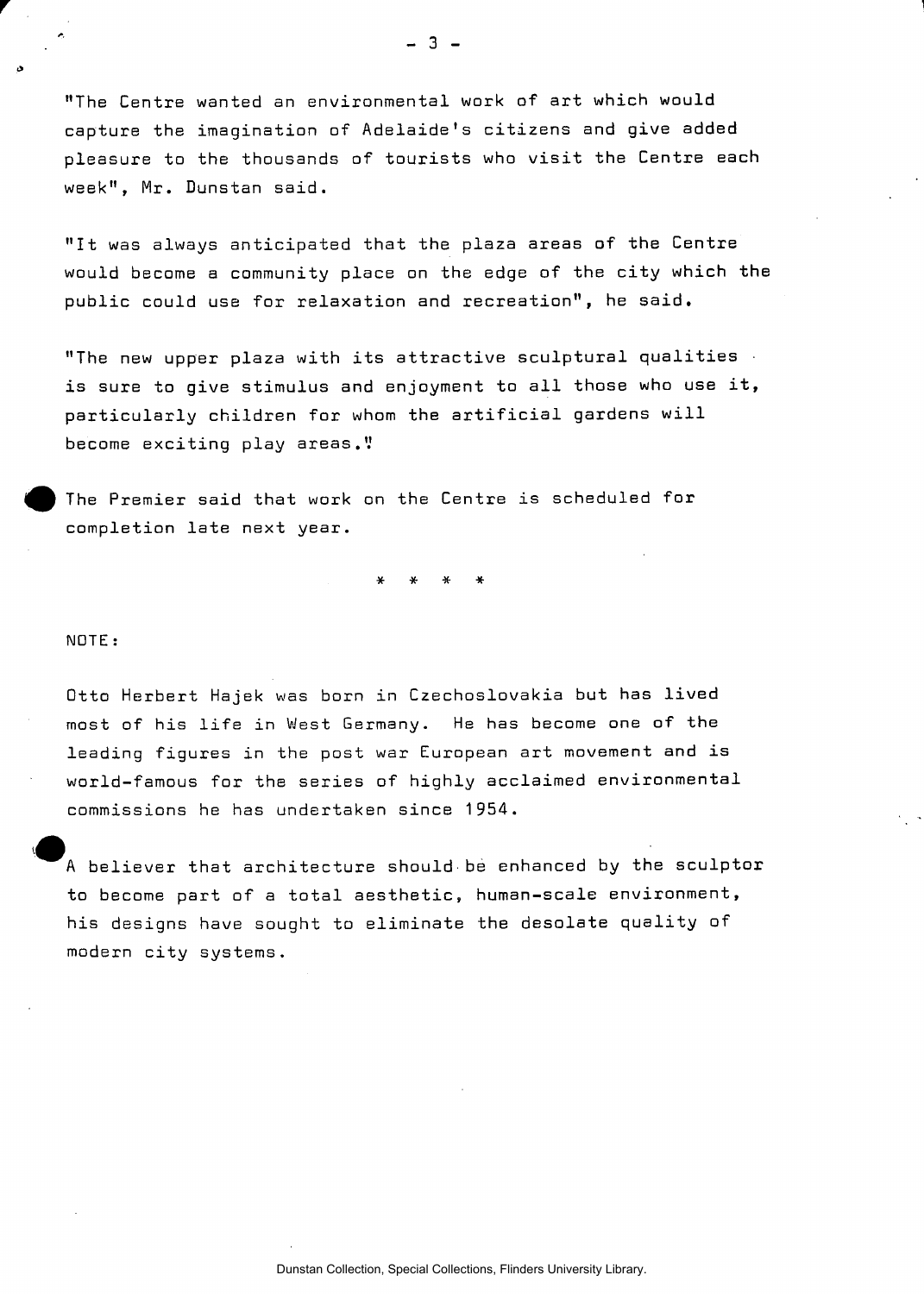



Date April 18, 1975 **Embargo** 

State Administration Centre, Victoria Square, Adelaide, South Australia 5001 228 4811

## ADELAIDE FESTIVAL CENTRE - STAGE III

Underground car parking; additional office and general purpose space, fountains and a major environmental sculpture are the main features of the third and final stage of the Adelaide Festival Centre.

Announcing this today, the Premier, Mr. Dunstan, said that a 14,350,000 contract had been let to Dillingham Constructions Pty. Ltd. for completion of the \$17m centre. Mr. Dunstan said that the site for Stage III, which was behind Parliament House, had been an eyesore for some time..

He said that some people called it the "Parliamentary Bomb-site".

"When Stage III is completed and linked to the whole Festival Complex, the area will be one of Australia's best designed innercity environments."

Mr. Dunstan said that the contract for the completion of the Festival Centre Project included:

- extension of the present plaza up to the base of the northern facade of Parliament House creating an additional three-quarters of a hectare of open plaza (approximately two acres)
- construction of a two level underground car park accommodating 304 vehicles
- erection of 1,060 square metres (11,400 square feet) of office and general purpose space to be used by the Festival Centre Trust, the Adelaide Festival of Arts, other arts bodies, and such facilities as G child-minding service for the Centre's patrons. . . . /2 Dunstan Collection, Special Collections, Flinders University Library.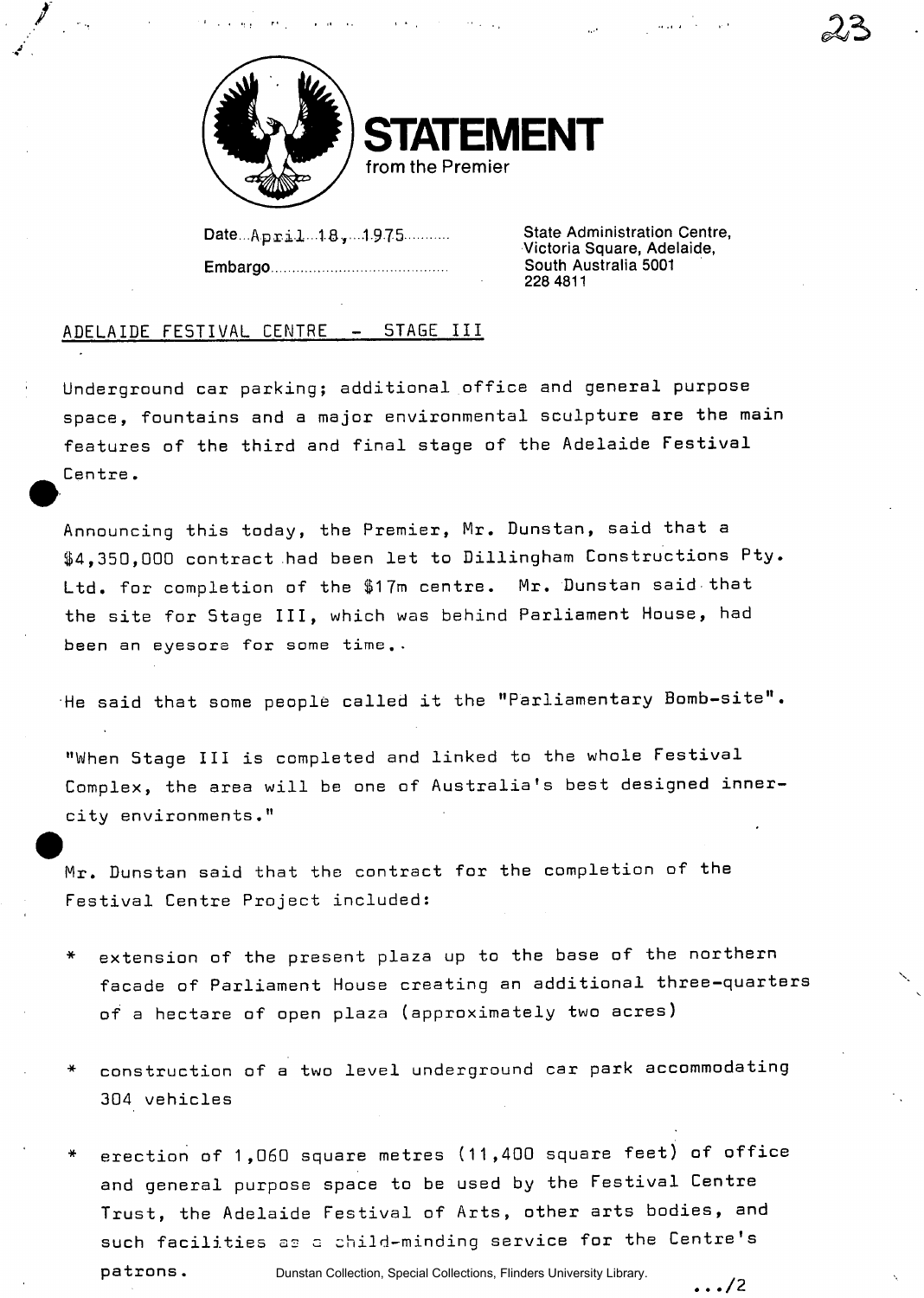Mr. Dunstan said that the plaza extensions included sculpture design work by the internationally acclaimed West German sculptor and artist, Herbert Hajek.

"His work will make the surface of the "Southern Plaza" one of the most exciting outdoor art projects in the world and Australia's largest public work of art."

 $Mr.$  Dunstan said that the five buildings surrounding the area emphasised and underlined its importance.

They were the House of Parliament, The Playhouse, The Festival Theatre, The Old Legislative Council Chamber Building and The Railways Building.

"Each of these in their own distinctive way adds scale and balance to the total area, and when the Old Legislative Council Chamber Building is restored as a Parliamentary Museum, the total group will blend excellently."

At a Press Conference at the Festival Centre today, Mr. Dunstan unveiled a scale model of the sculpture and released montage photographs of how the completed plaza will look.

He said that the Hajek sculpture will incorporate several areas of concrete buttresses rising from the ground (the artist calls 'them "artificial gardens") together with a large fountain element topped by an 11 metre (35 foot) "City Sign" and flanked by two 5 metre (16 foot) sculptures.

These will be tied together with pathways and intricate ground patterns in vivid primary colours. He said that Mr. Hajek's design included two additional City Signs to be erected subsequently in areas adjacent to the Centre.

The Premier said that Mr. Hajek had visited Adelaide as the guest of The Festival Centre in mid-1973 to work with the architects, Hassell and Partners of Adelaide, on the upper plaza design.

. . ,/3